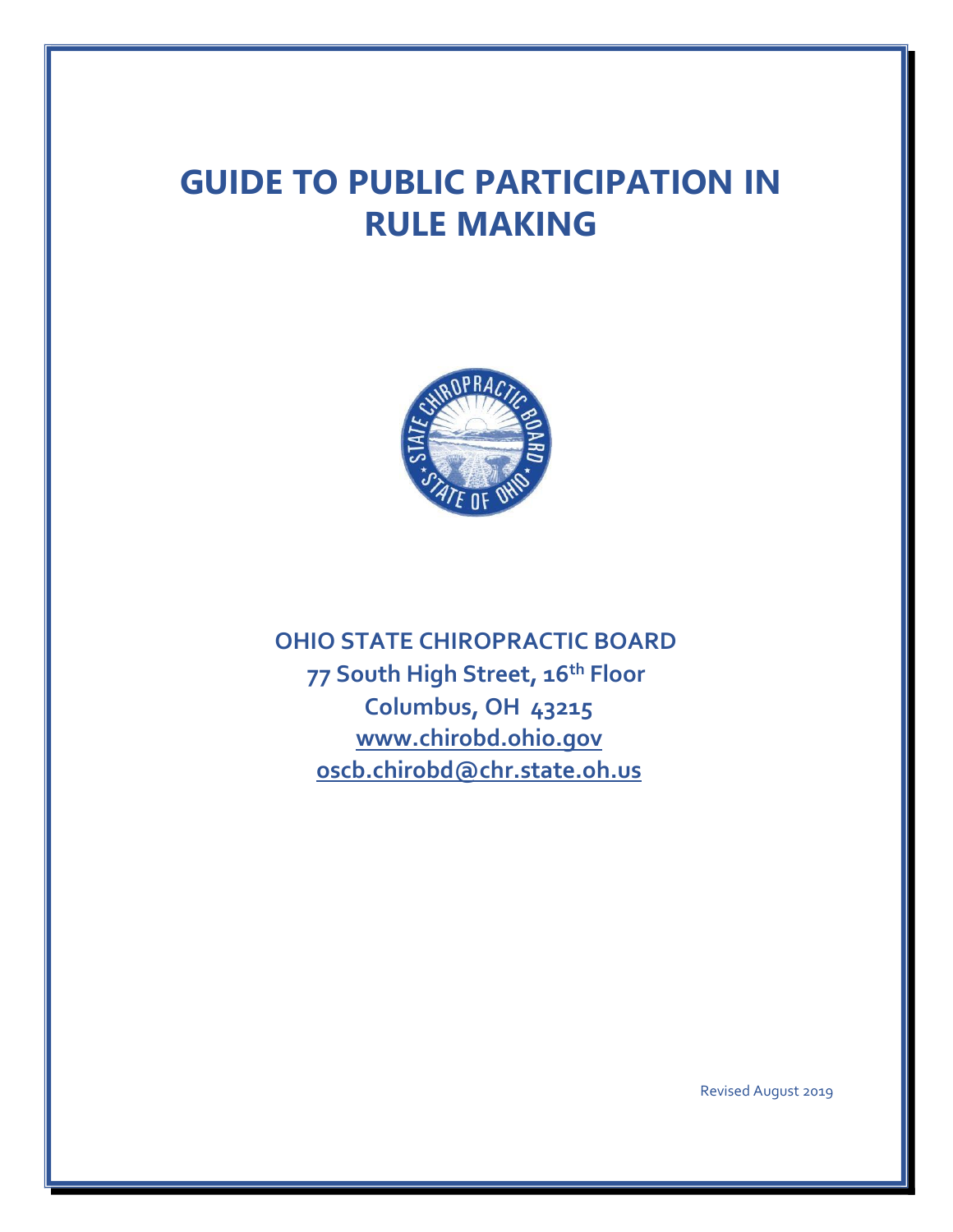# **MISSION**

The Board's purpose is to protect public health, safety and welfare. Our mission is to proactively protect the health and welfare of Ohio's citizens and to regulate the chiropractic profession with vision by setting high standards for licensure and by fairly and consistently enforcing those standards through examination of new doctors, biennial license renewal, clinic inspections, and timely investigation and disciplinary action when indicated.

# **BOARD ORGANIZATION**

The Board members are comprised of four chiropractic physicians and one public member. Members are appointed by the Governor to four-year terms and are eligible to be re-appointed once. The staff consists of five full time employees (Executive Director; Executive Assistant; Paralegal/Licensing Coordinator and two investigators).

## **THE RULE MAKING PROCESS**

Rulemaking and rule reviewing is a complicated process governed by several Ohio statutes and involves many state agencies. Ohio [law](http://codes.ohio.gov/orc/119.0311) [r](http://codes.ohio.gov/orc/119.0311)equires the Board to publish this guide to explain the basic process of rule-making, focusing on opportunities for stakeholders to participate in the Board's review, formulation, amendment, or rescission of administrative rules governing the practice of chiropractic in Ohio. For more detailed information, please click on the applicable links provided in this Guide for agency information, forms, laws, and resources.

## **The law governing the practice of chiropractic in Ohio has two components:**

| <b>STATUTES</b><br>Enacted by the General Assembly<br>and are codified in the Ohio<br>Revised Code (ORC). The Board's<br>statutes are contained in Ohio<br>Revised Code Chapter 4734. | <b>RULES</b><br>Enacted by the Board and are codified in the Ohio<br>Administrative Code (OAC). Rules provide detail that<br>clarify and amplify the provisions of the Ohio Revised<br>Code and have the force and effect of law. Rules<br>cannot change the provisions of, or exceed the scope<br>of authority, in the Ohio Revised Code. The Board's<br>rules are contained in Ohio Administrative Code<br>Chapter 4734. |
|---------------------------------------------------------------------------------------------------------------------------------------------------------------------------------------|----------------------------------------------------------------------------------------------------------------------------------------------------------------------------------------------------------------------------------------------------------------------------------------------------------------------------------------------------------------------------------------------------------------------------|
|                                                                                                                                                                                       |                                                                                                                                                                                                                                                                                                                                                                                                                            |

Ohio's statutes and administrative rules can be searched on the [Lawriter](http://codes.ohio.gov/) website.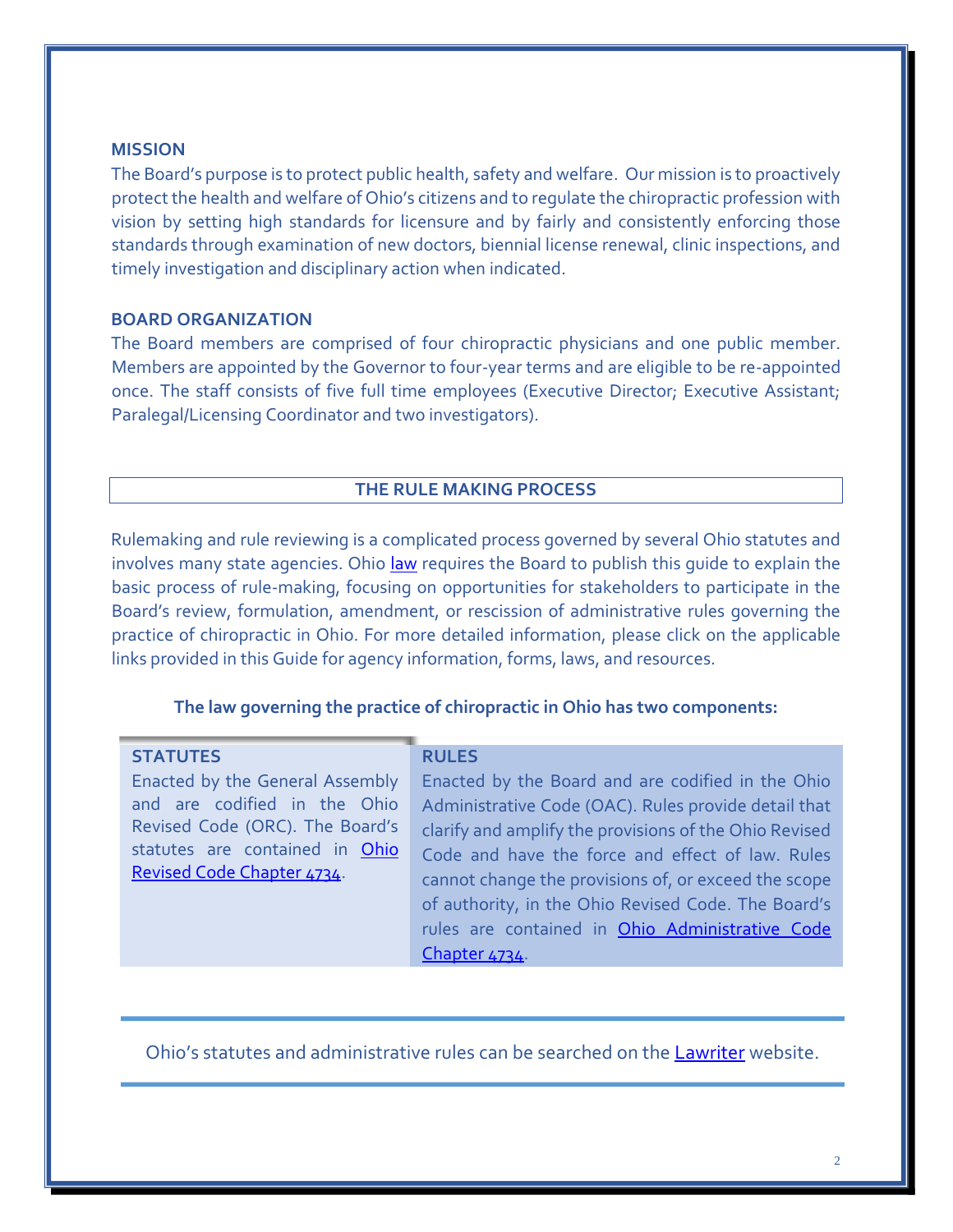Before discussing the rules review/making process, it is important to understand the reasons the Board conducts rules activities and the function of two important entities and their role in the rule making/review process – the [Common Sense Initiative Office](https://governor.ohio.gov/wps/portal/gov/governor/priorities/common-sense-initiative) and the [Joint Committee on](http://www.jcarr.state.oh.us/)  [Agency Rule Review](http://www.jcarr.state.oh.us/)[.](http://www.jcarr.state.oh.us/home)

# **WHY DOES THE BOARD CONDUCT RULES ACTIVITY?**

The Board initiates the rule making process t[o adopt new rules, amend rules, or rescind rules,](http://codes.ohio.gov/orc/119.03v2) or because of a required [Five Year Rule Review.](http://codes.ohio.gov/orc/106.03v2)

# **WHAT IS A FIVE YEAR RULE REVIEW?**

Ohio law requires the Board to review each of its rules every five years to determine whether to keep the rule as written, or amend or rescind the rule. This review ensures the Board considers the purpose, scope and intent of each rule every five years. You can find the review date of any rule by searching for the rule in **Lawriter**. Once you find the rule, scroll to the end of the rule and you will see lines of text, which will include the next review date (ie., Five Year Review (FYR) Dates: 01/01/2022). You may also contact the Board office to inquire about the review date of any rule.

# **When reviewing a rule, the Board must consider:**

- The continued need for the rule.
- The nature of any complaints received concerning the rule.
- Any relevant factors that may have changed in the subject matter affected by the rule.
- Whether the rule should be continued without amendment, be amended, or be rescinded, taking into consideration the purpose, scope, and intent of the statute under which the rule was adopted.
- Whether the rule needs amendment or rescission to give more flexibility at the local level.
- Whether the rule needs amendment or rescission to eliminate unnecessary paperwork.
- Whether the rule incorporates a text or other material by reference.
- Whether the rule duplicates, overlaps with, or conflicts with other rules.
- Whether the rule has an adverse impact on businesses.
- Whether the rule contains words or phrases having meanings that in contemporary usage are understood as being derogatory or offensive.
- Whether the rule requires liability insurance, a bond, or any other financial responsibility instrument as a condition of licensure.

# **[No Change Rule](http://codes.ohio.gov/orc/106.031)**

If after reviewing a rule the Board determines to leave it unchanged, it is called a "[No Change](http://codes.ohio.gov/orc/106.031v2)  [Rule](http://codes.ohio.gov/orc/106.031v2)" and the Board is not required to hold a public hearing. However, the Board must still file the rule with JCARR and comply with the requirements of the CSIO if the rule adversely affects business.

# **[COMMON SENSE INITIATIVE OFFICE \(CSIO\)](http://governor.ohio.gov/PrioritiesandInitiatives/CommonSenseInitiative.aspx)**

The [CSIO](https://governor.ohio.gov/wps/portal/gov/governor/priorities/common-sense-initiative) was established to create a regulatory framework that: promotes economic development; is transparent and responsive to regulated businesses; makes compliance as easy as possible; and provides predictability for businesses. Ohio law requires the Board to first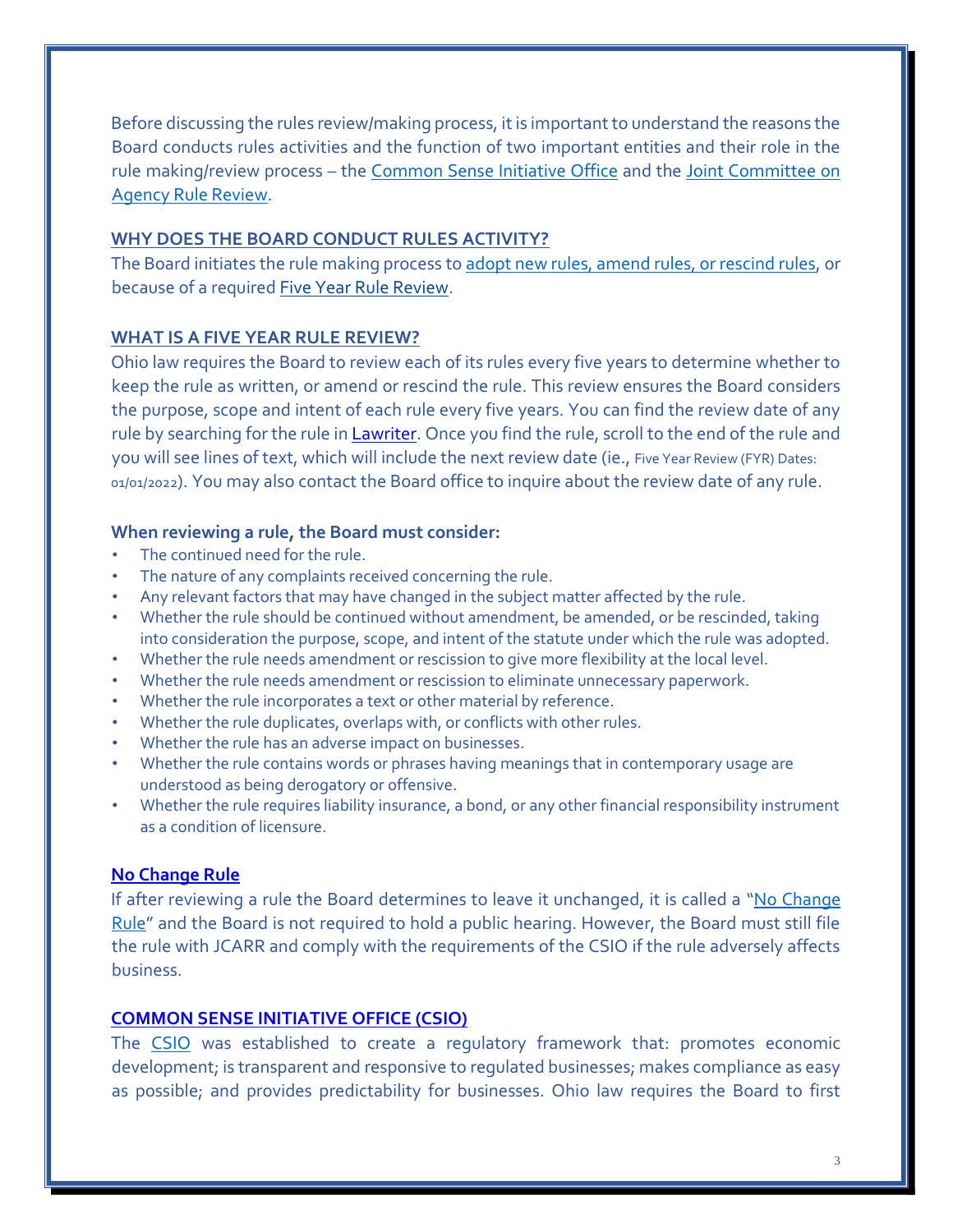determine if a rule has an adverse impact on business whenever it conducts rules activity. A rule affects businesses has an adverse impact if a provision of the rule that applies to businesses has any of the following effects:

- Requires a license, permit, or any other prior authorization to engage in or operate a line of business;
- Imposes a criminal penalty, a civil penalty, or another sanction, or creates a cause of action for failure to comply with its terms;
- Requires specific expenditures or the report of information as a condition of compliance; or,
- Would likely to directly reduce the revenue or increase the expense of business.

Any rule deemed to have an adverse impact on business requires "early stakeholder input" to seek input on what, if anything, the Board should do with the rule. The Board must consider the stakeholder feedback received prior to reviewing a rule, drafting a rule for adoption, or considering amendment or rescission of a rule. Once the feedback has been reviewed, the Board must then file the proposed rule action with the CSIO for review. (Several rules may be submitted in one "package" to the CSIO.) All rules that fall under CSIO review must include a form called a ["](http://www.registerofohio.state.oh.us/pdfs/docs/CSI_BIA.pdf)**[Business Impact Analysis](http://www.registerofohio.state.oh.us/pdfs/docs/CSI_BIA.pdf)**" (BIA) that describes in detail the impact the rule has on business/stakeholders and includes a synopsis of all stakeholders included in the review or development of the rule and the input that was provided. When the Board files a rule and BIA with the CSIO, stakeholders are notified of the opportunity to comment on the proposed rule action to the CSIO.

The CSIO will review the rule, the BIA, and stakeholder comments. (Many times the CSIO assists the Board and stakeholders to come to a resolution regarding issues of interpretation, disagreement, etc.) The CSIO will make a formal recommendation as to the Board's proposed rule action. If the CSIO has any suggestions to reduce or eliminate the rule's adverse impact on business, they will send the Board a memo with the recommendations. If there are no recommendations, the CSIO will send a memo to the Board acknowledging the review is complete. The Board must confirm receipt of, and abide by, the recommendations made in the memo. The Board cannot proceed with the rules process until the CSI process is complete.

#### **STAKEHOLDERS**

A stakeholder is any person or business affected by the rules of the Board. All current licensees and approved chiropractic colleges are considered stakeholders and automatically receive communications regarding rules activity. Any other individual who wishes to receive notification of the Board's rules actions may email the Board at oscb.chirobd@chr.state.oh.us to request to be placed on the Board's stakeholder email list.

## **[Ohio Business Gateway](http://business.ohio.gov/) (OBG) Regulatory Reform eNotification**

To receive notifications about draft rules in specific areas of interest, any person may sign up for the eNotification system through the Ohio Business Gateway. When a draft rule is proposed in the area for which the person has signed up, an email alert will be sent describing the rule with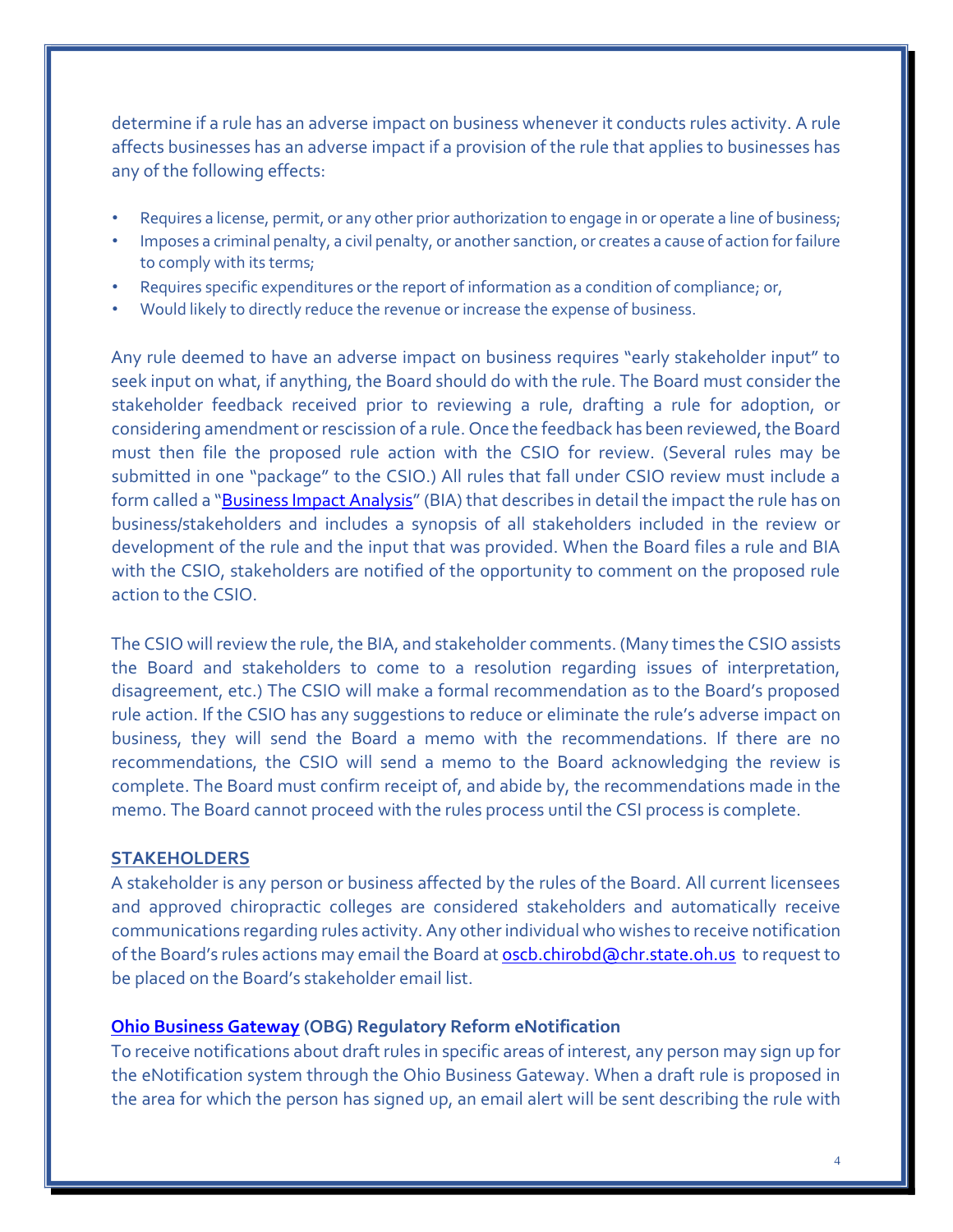links for access to more information and to comment on the rule. Comments will go to the agency proposing the rule and to the CSIO and will be considered before the CSIO makes any recommendations to the agency and before the agency files the rule with JCARR.

## **[JOINT COMMITTEE ON AGENCY RULE REVIEW \(JCARR\)](http://www.jcarr.state.oh.us/)**

The Joint Committee on Agency Rule Review (JCARR) is a committee consisting of five State Representatives and five State Senators whose primary function is to review proposed new, amended, rescinded, and five year rule review rules to ensure agencies do not exceed the rulemaking authority granted by the General Assembly. Ohio law requires the Board to file all rules with JCARR.

JCARR has a specific time frame to review rules. JCARR has 65 days to review new, amended or rescinded rules and 90 days to review 5 year No Change Rules. JCARR reviews each rule to verify the Board has the authority from the General Assembly to write the rule, and to determine if a rule violates one of the following JCARR standards:

- Does the rule exceed the Board's statutory authority?
- Does the rule conflict with an existing rule of the Board or another state agency?
- Does the rule conflict with legislative intent?
- Did the Board prepare a complete and accurate rule summary and fiscal analysis of the proposed rule, amendment, or rescission?
- Has the Board met the incorporation by reference standards for a text or other material as stated in ORC sections [121.72,](http://codes.ohio.gov/orc/121.72v2) [121.73,](http://codes.ohio.gov/orc/121.73v2) [121.74](http://codes.ohio.gov/orc/121.74v2) o[r 121.75](http://codes.ohio.gov/orc/121.75v2)[?](http://codes.ohio.gov/orc/121.76)
- If the rule has an adverse impact on business, has the Board demonstrated through the BIA, the CSIO recommendations, and the Board's memorandum of response to the CSIO recommendations, that the rule's regulatory intent justifies its adverse impact on business?

After reviewing a rule to determine if it violates any of the above standards, JCARR will hold a public hearing. If the JCARR committee determines the Board has exceeded its authority, it has the ability to recommend the adoption of a concurrent resolution to invalidate the entire rule or parts of the rule.

Any person may testify before the JCARR committee. Visit this [link](http://www.jcarr.state.oh.us/about/jcarr-mailing-list) to be added to the JCARR hearing notification list.

JCARR's [Procedure Manual](http://www.jcarr.state.oh.us/filers/procedures-manual) is an excellent source of information for understanding Ohio's rules procedures.

# **OPPORTUNITIES FOR STAKEHOLDERS TO PARTICIPATE IN THE RULES PROCESS**

**If a rule has an adverse impact to business Steps 1-4 apply. If a rule does not have an adverse impact on business only Steps 3-4 apply.**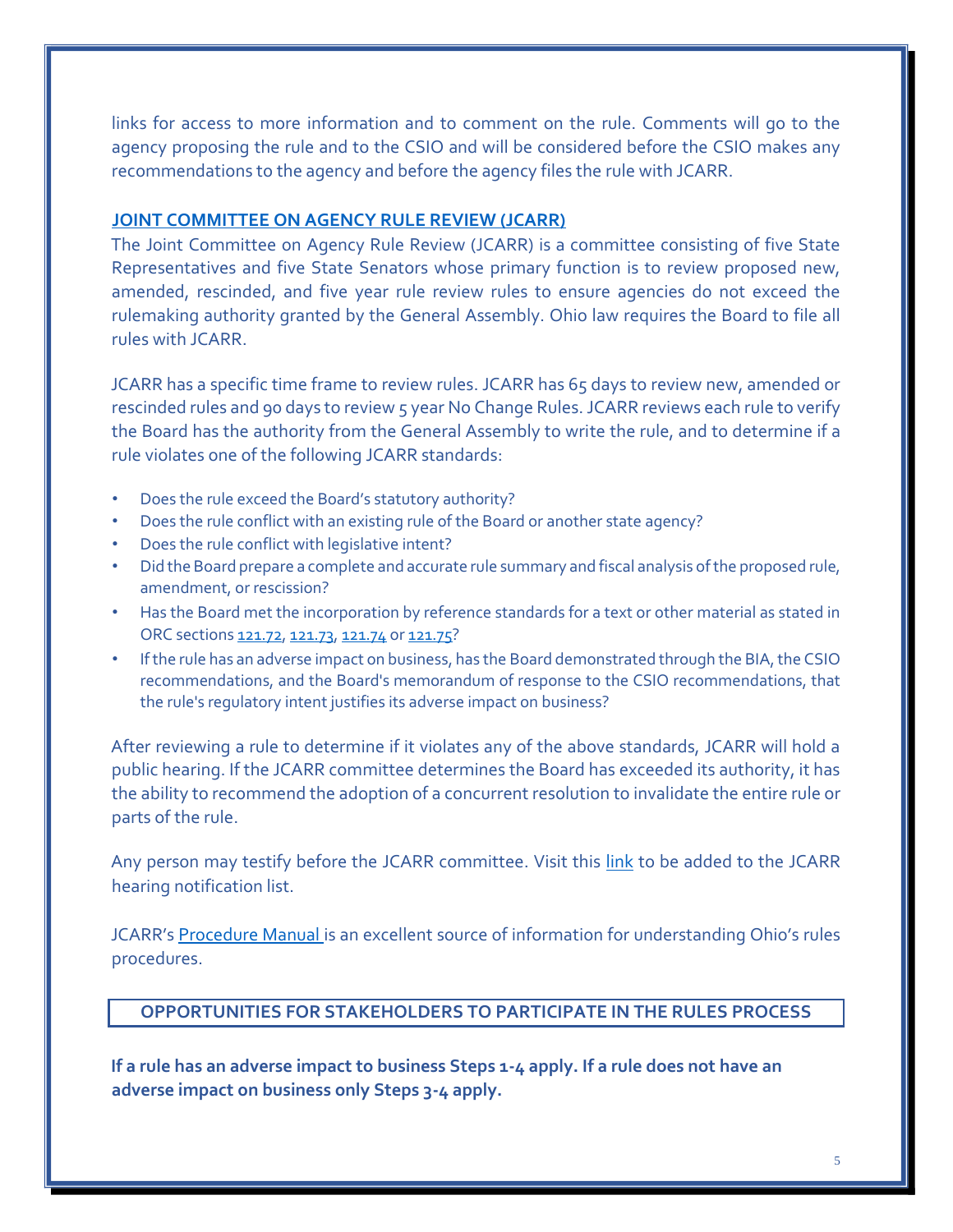## **1.** Early Stakeholder Input

When the Board initiates the rules process, an email communication is sent to stakeholders notifying of the opportunity to provide feedback to the Board. This is early outreach to seek input on what, if anything, the Board should do with a rule. The Board will consider the stakeholder feedback received prior to reviewing a rule, drafting a rule for adoption, or considering amendment or rescission of a rule.

# **2.** [Comment to the Common Sense Initiate Office](https://governor.ohio.gov/wps/portal/gov/governor/priorities/common-sense-initiative) (CSIO)

Once the Board reviews and considers any early stakeholder input received, the proposed rule action is prepared and stakeholders will receive a second email with a copy of the draft rule and notification of the Board's intended action with the rule. This notification provides all stakeholders an opportunity to comment on the proposed rule action to the CSIO and the Board and will include a Business Impact Analysis form that describes the impact of the rule.

# **3.** The Board Holds a Hearing

The Board will hold a public hearing on all proposed rules actions (with the exception of 5 year No Change Rules which do not require a public hearing). Notification of the date, time and place of the hearing will be emailed to all stakeholders at least 30 days prior and will also be posted on the Board website and in the [Register of Ohio.](http://www.registerofohio.state.oh.us/) A copy of the hearing notice and full text of the proposed rule(s) will also be available at the Board's office.

The hearing notice will include:

- A statement of the Board's intention to consider adopting, amending, or rescinding the rule.
- A synopsis of the proposed rule, amendment, or rule to be rescinded, or a general statement of the subject matter to which the proposed rule, amendment, or rescission relates.
- A statement of the reason or purpose for adopting, amending, or rescinding the rule.
- The date, time and place of the hearing.

Any person affected by the proposed rule action may:

- Appear and be heard in person, by the person's attorney, or both.
- Present their positions, arguments, or contentions, orally or in writing.
- Offer and examine witnesses.
- Present evidence tending to show that the proposed rule, amendment, or rescission, if adopted or effectuated, would be unreasonable or unlawful.

The Board may permit persons affected by the proposed rule, amendment, or rescission to present their positions, arguments, or contentions in writing, for a reasonable period before, after, or both before and after the hearing. A person who presents their position or arguments or contentions in writing before or after the hearing is not required to appear at the hearing.